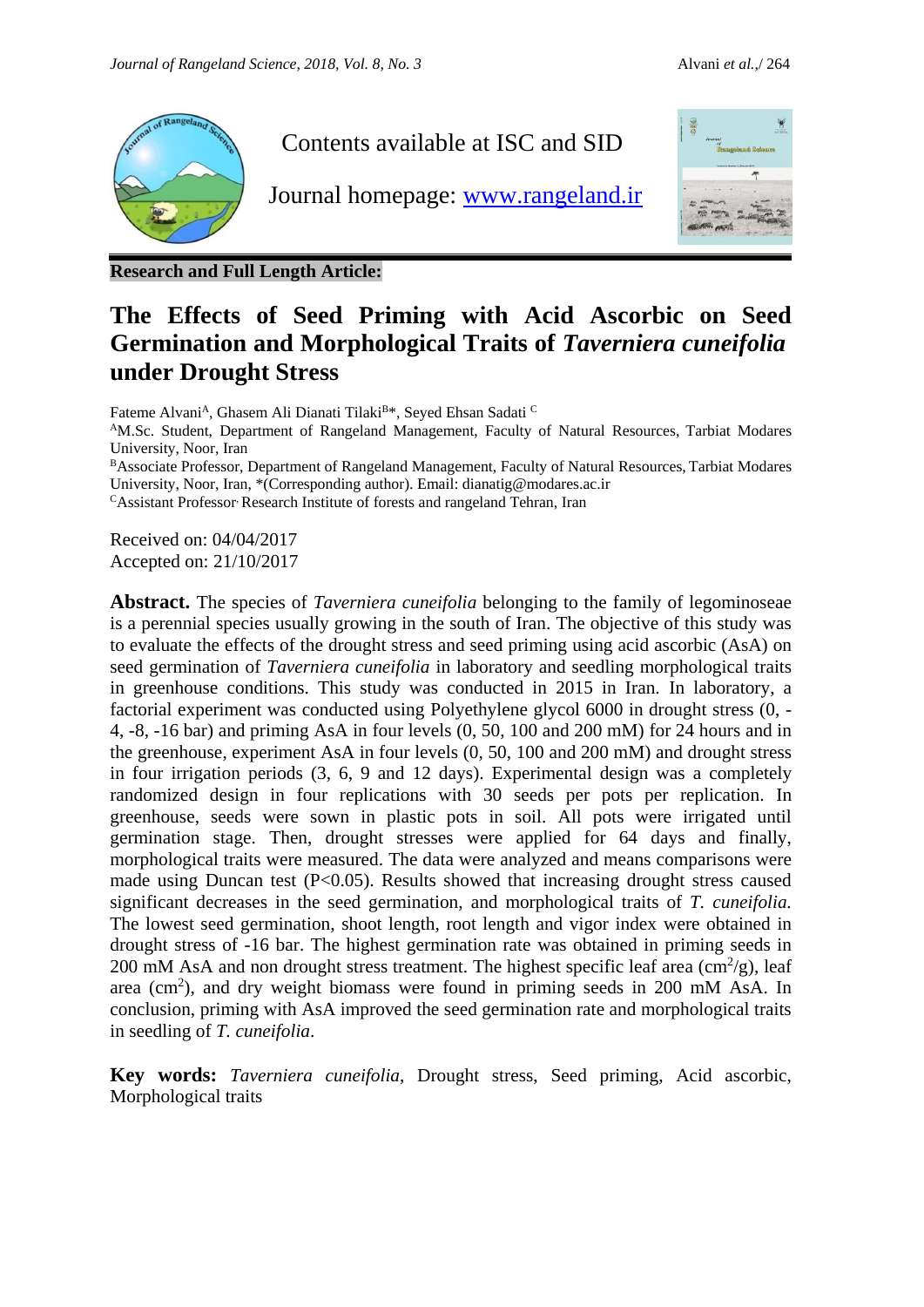# **Introduction**

Drought is one of the serious obstacles for field crops especially in the arid and semi-arid regions of the world. Seed priming is a technique of seed enhancement that improves the germination or seedling growth and rate or uniformity of the seedling establishment (Taylor *et al*., 1998). Seed priming improves seed performance by rapid and uniform germination, and normal and vigorous seedling which resulted in faster and better germination and emergence in different crops (Powell *et al*., 2000; Cantliffe, 2003). Various prehydration (hydropriming) or priming treatments have been employed to increase the speed and synchrony of seed germination (Bradford, 1986; Mohammadi *et al.*, 2014). The general purpose of seed priming is to hydrate partially the seed to a point where germination processes are initiated but not completed. Most priming treatments involve imbibing seed with the restricted amounts of water to allow sufficient hydration and advance of metabolic processes but preventing from the protrusion of the radicle. Treated seeds usually would exhibit rapid germination when water is absorbed under field conditions (Ashraf and Foolad, 2005).

The genus *Taverniera* belonging to the family of Fabaceae includes twelve species and is endemic to the Northeastern African and Southwestern Asian countries (Naik, 1998; Stadler *et al.,* 1994). *Taverniera cuneifolia* is a perennial crop usually growing in the south of Iran. Seed germination and early seedling establishment are the most vulnerable stages to chilling and drought, and it is a challenge in forage production (Ashraf and Foolad, 2005). Imbibitional injury is a major concern during germination; rapid water absorption by dry seeds results in membrane irregularities such as folds, prominences, and circular holes (Hoekstra *et al*., 1999).

These perturbations can be exacerbated by chilling due to the inhibition of membrane reorganization that is required during imbibition (Bradford, 1986) and may compromise germination performance manifested by a low final germination percentage, germination rate and uniformity.

Seed priming may also increase the seed or seedling tolerance to drought stress (Demir and Mavi, 2004). Seeds of *Festuca ovina* exhibited the increased final germination percentage in a saline environment after priming with NaCl and polyethylene glycol (Dianati Tilaki *et al*., 2011). Positive effects of priming with  $L(+)$ -Ascorbic acid fine have been reported on growth and yield of *Cicer arietinum* plants (Beltagi, 2008). Ascorbic acid (AsA) is also known to provide protection against a number of abiotic stresses by triggering the potential to tolerate stress (Senaratna *et al*., 2000). Drought also disturbs the plant growth owing to loss of turgor (Farooq *et al.,* 2009; Taiz and Zeiger, 2010) as water supply from the xylem to the surrounding elongating cells is interrupted (Nonami, 1998).

The objective of this study was to evaluate the effects of seed priming using acid ascorbic on seed germination and seedling growth of *T. cuneifolia* species under drought stress.

# **Materials and Methods**

Seeds of *T. cuneifolia* as well as soils used in this study were obtained from the surrounding rangelands of Sarchahan Bandar Abbas, Iran in 2015. The climate of Sarchahan is arid with annual mean temperature around 26.8◦C and annual precipitation of 167 mm.

Seeds were surface-sterilized by dipping in sodium hypochlorite (5%) solution for 3 min, washed with distilled water and dried on filter paper. The study consisted of two independent experiments. In laboratory, the effects of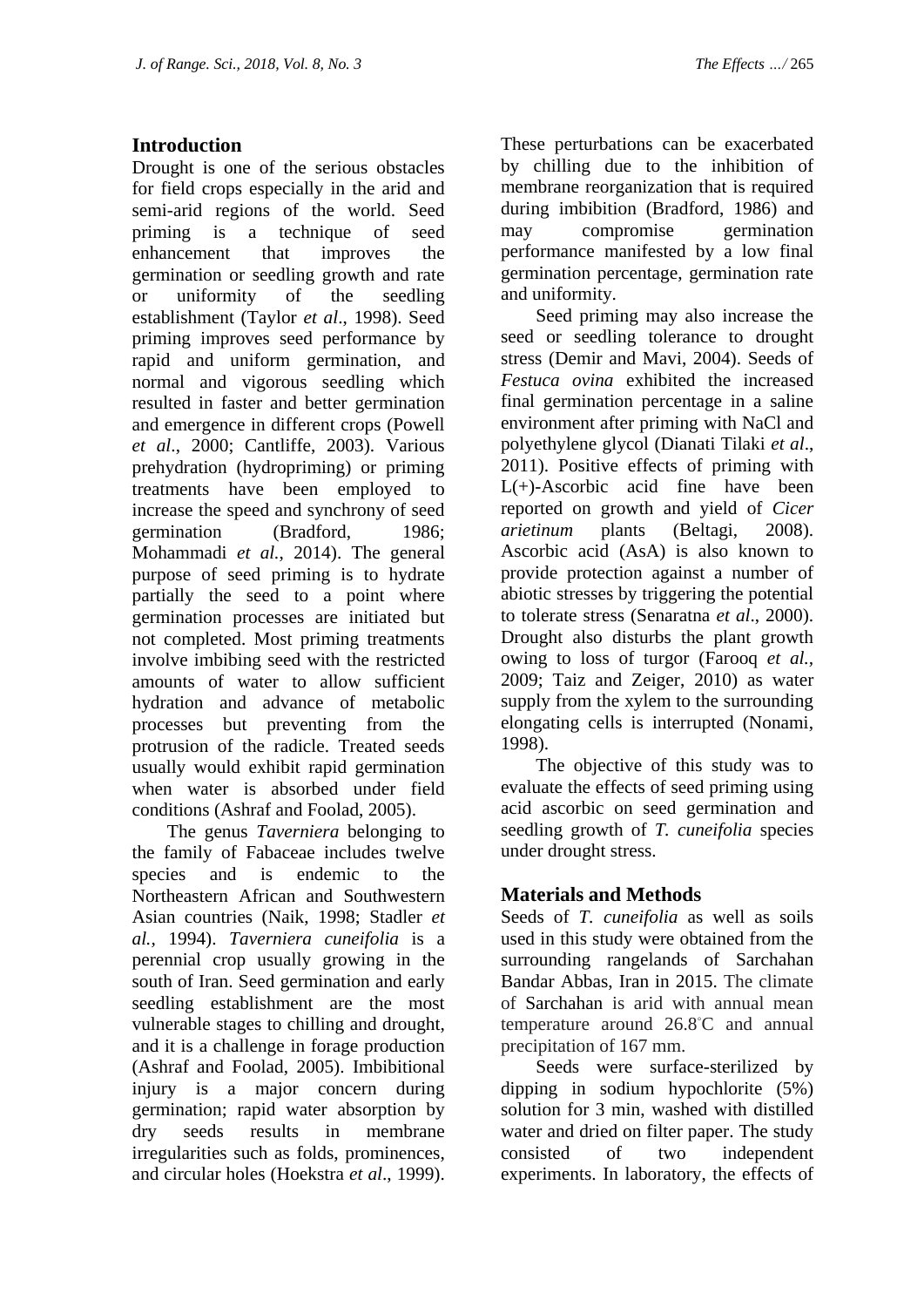AsA priming in four levels (0, 50, 100 and 200 mM for 24 h) were studied on seed germination traits of *T. cuneifolia* in four drought stresses using Polyethylene glycol 6000 (0, -4, -8, -16 bar). The experimental design was a completely randomized design in four replications. The primed seeds were sown in Perti dishes (30 seeds per dish) and were transferred to germination chamber at  $22\pm2^{\circ}$ C under a 12h daylight photoperiod and 60% relative humidity.

In the next experiment, the seeds were primed with AsA in four levels (0, 50, 100 and 200 mM). Seeds were sown in plots (30 seeds per plastic pot of 22 cm high and 19 cm diameter filled with 2 kg of natural habitat soil) The soil texture was clay loam with 7.78 pH,  $0.258$  dsm<sup>-1</sup> EC, 54% sand, 32% silt, 14% clay, field capacity 13.4% and wilting point 6.4%. Pots were kept in greenhouse with temperature of  $30\pm4\degree C$  in day and 25±4°C in night with natural light and all pots were irrigated with distilled water until germination stage. The effects of drought stress were applied on the seedling in four irrigation periods (3, 6, 9 and 12 days) and plants were irrigated for 64 days based on treatments. The greenhouse experiment was as the same as laboratory one using a factorial experiment based on a completely design with four replications.

In laboratory, the germinated seeds were counted one-day interval for 21 days. Germination was considered to occur when the root length was 2 mm. The seedling with short, thick, and spiral formed hypocotyls and stunted primary root were considered as abnormally germinated ones (ISTA, 2003). The germination percent, root length and shoot length were measured on  $21<sup>st</sup>$  day. Root length and shoot length were measured manually with a ruler. The germination rate was calculated by Gairola *et al.* (2011) method. The Vigor Index (VI) and Mean Germination Time (MGT) were calculated by the equations

1 and 2, respectively (Abdul-Baki and Anderson, 1973):

$$
VI = (RL + SL) \times GP \quad (1)
$$

$$
MGT = \frac{\sum (Gt \times Tt)}{\sum Gt} \quad (2)
$$

Where: *GP*=germination percent *RL*=Root length *SL*=Shoot length  $Gt$  = Number of germinated seeds on Day *t*

*Tt* =Time corresponding to *Gt* in days

In greenhouse, leaf area was measured using leaf area meter instrument. Fresh weight of seedling was taken after immediately cutting the leaves and turgid weight was obtained after 6h soaking in distilled water at room temperature under low light conditions. The dry weight of seedling was obtained after drying the leaf samples at  $60^{\circ}$ C for 48 h in an oven (Schonfeld *et al.*, 1988). Specific Leaf Area (*SLA*) was measured using (Arias *et al*., 2007) the equation 3:

$$
SLA = \frac{S}{Sdw} \qquad (3)
$$

*S=* leaf area and *Sdw* is dry weight of leaves

The experimental design was a two-factor factorial priming treatment with drought levels arranged in a completely randomized design with 4 replications. The data were statistically analyzed by SPSS computer software. The difference between the means was compared using Duncan method (P< 0.05).

# **Results**

#### **Laboratory**

In laboratory experiment, germination rate was affected significantly by AsA priming treatments (Table 1). There was a significant difference between drought stress levels for all the traits and there was a significant priming  $\times$  drought stress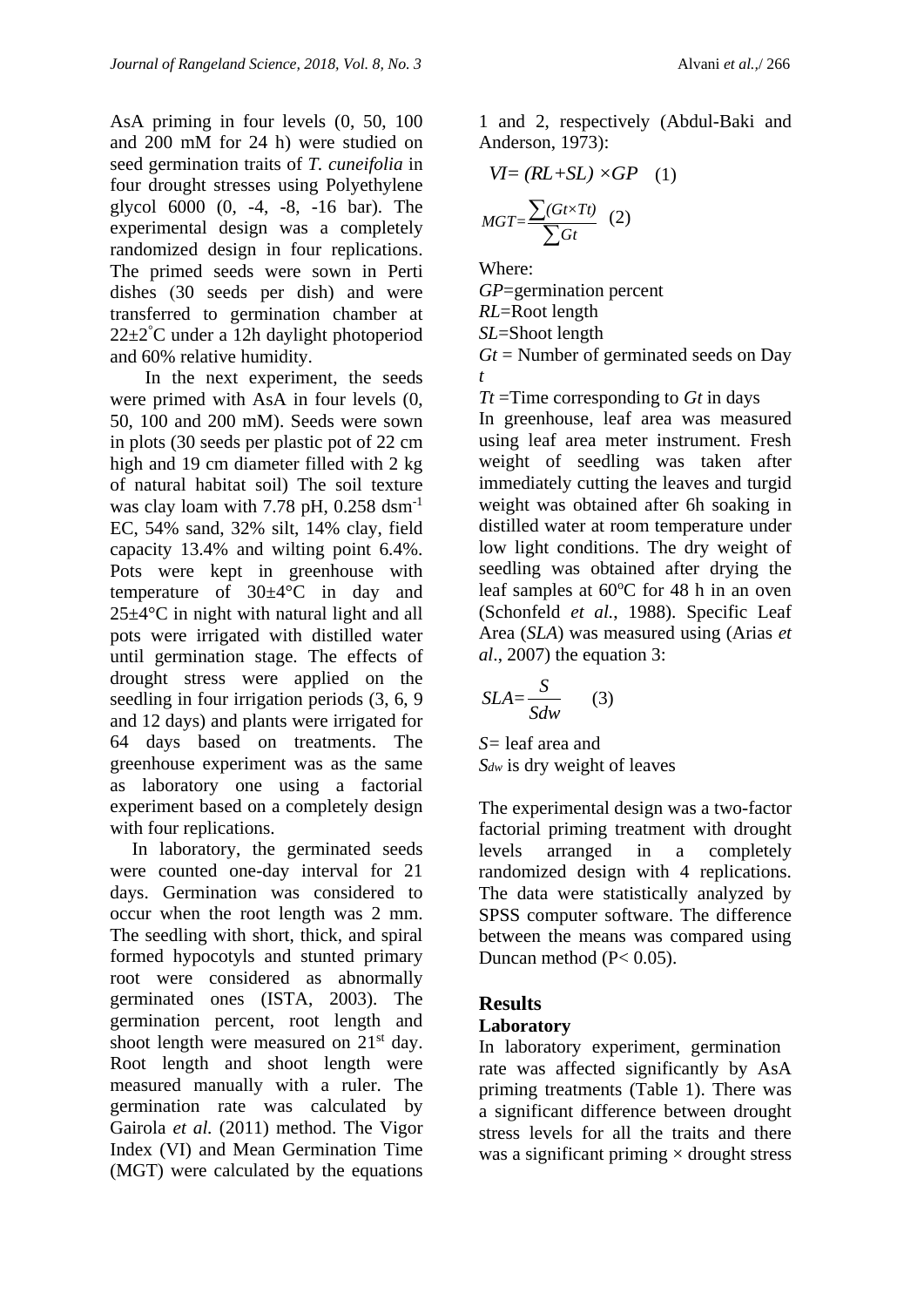interaction for germination rate and mean of germination time (Table 1).

Results showed no significant effects of priming on root length, shoot length and vigor index. Increasing the drought stress delayed mean germination time and reduced the germination percent, root

length, shoot length and vigor index (Table 2). The Maximum germination rate was recorded in AsA priming 200mM and non-drought treatment (Table 3). AsA priming significantly shortened the mean germination time as compared to other treatments (Table 3).

**Table 1.** Analysis of variance for seed germination traits of *T. cuneifolia* using priming treatments with ascorbic acid and drought levels in laboratory.

| Source        | DF |                        |             | МS                  |                    |                      |                    |
|---------------|----|------------------------|-------------|---------------------|--------------------|----------------------|--------------------|
| of variation  |    | Germination            | Germination | Mean time           | Root               | shoot                | Vigor              |
|               |    | percentage             | rate        | germination         | length             | Length               | index              |
| Priming $(P)$ |    | $635.36$ <sup>ns</sup> | $13.61***$  | 98.97 <sup>ns</sup> | $0.46^{ns}$        | $0.03$ <sup>ns</sup> | 0.60 <sup>ns</sup> |
| Drought $(D)$ |    | $10375.63***$          | $92.61***$  | $1492.21***$        | $5.85***$          | $5.77***$            | $7.36**$           |
| $P\times D$   | Q  | $528.62$ <sup>ns</sup> | $4.12***$   | $311.30**$          | 0.90 <sup>ns</sup> | $0.26$ <sup>ns</sup> | $0.92^{ns}$        |
| Error         | 48 | 285.78                 | 0.95        | 80.27               | 0.52               | 0.13                 | 0.49               |

\* and \*\* significant at 5 and 1%, respectively and ns indicates not significant

**Table 2.** Influence of seed priming with ascorbic acid on root and shoot lengths, vigor index and germination percent in *T. cuneifolia* in laboratory.

| Ascorbic acid (mMol) | Germination %      | Root Length (cm) | Length shoot $(cm)$ | Vigor index     |
|----------------------|--------------------|------------------|---------------------|-----------------|
|                      | $20.97 \pm 5.39$ a | $0.58 + 0.21$ a  | $0.51 + 0.16$ a     | $0.52 + 0.17$ a |
| 50                   | $21.04 + 7.36$ a   | $0.82 + 0.22$ a  | $0.57+0.19$ a       | $0.59 + 0.24$ a |
| 100                  | $25.21 + 6.13$ a   | $0.93 + 0.25$ a  | $0.60+0.11$ a       | $0.71 + 0.20$ a |
| 200                  | $34.37+9.25$ a     | $0.96 + 0.21$ a  | $0.62+0.17$ a       | $0.96 + 0.29$ a |

Means of column followed with the same letters are mot significant based on Duncan method P< 0.05

| Table 3. Influence of drought stress by seed priming interactions on germination rate and mean germination |  |
|------------------------------------------------------------------------------------------------------------|--|
| time in T. <i>cuneifolia</i> in laboratory conditions                                                      |  |

| Drought stress (bar) | Ascorbic acid (mMol) | Germination rate  | Mean time germination |
|----------------------|----------------------|-------------------|-----------------------|
|                      | 0                    | $3.71 \pm 0.91$ a | $25.21 \pm 2.73$ b    |
| $\overline{0}$       | 50                   | $4.87 \pm 1.01$ a | $24.47 \pm 1.00$ b    |
|                      | 100                  | $5.68 \pm 0.71$ a | $23.20 \pm 3.06$ b    |
|                      | 200                  | $8.78 \pm 0.34$ a | $23.20 \pm 3.06$ b    |
|                      | $\theta$             | $1.78 \pm 0.32$ b | $29.53 \pm 2.99$ a    |
| $-4$                 | 50                   | $2.38 + 0.44$ ab  | $28.50 \pm 4.58$ a    |
|                      | 100                  | $2.73+0.24$ ab    | $28.32 \pm 0.75$ a    |
|                      | 200                  | $3.34 \pm 0.26$ a | $27.66 + 2.76$ a      |
| $-8$                 | $\Omega$             | $0.72 \pm 0.63$ b | $32.34 \pm 1.87$ a    |
|                      | 50                   | $1.00 \pm 0.26$ b | $31.57 \pm 1.39$ a    |
|                      | 100                  | $1.33 \pm 0.55$ b | $31.42 \pm 2.54$ a    |
|                      | 200                  | $3.21 \pm 0.32$ a | $30.49 \pm 1.05$ a    |

Means of column followed with the same letters are mot significant based on Duncan method  $P < 0.05$ 

Results of factorial experiment analysis for greenhouse are presented in Table 4. Results showed the significant effects of priming on SLA, root length, shoot and root fresh and dry weight. There were significant effects of drought stress on leaf area, and shoot and root fresh weigh. There was no significant priming  $\times$ drought stress interaction for none of traits (Table 4).

Seed priming with acid ascorbic (AsA) significantly improved the seedling dry weight, shoot dry weight, and SLA (Table 4). However, drought stress significantly decreased seedling dry weight, leaf area, and SLA. The plant height, seedling emergence rate and seedling emergence value were considered as morphological parameters and the highest value for the plant height, seedling emergence rate and seedling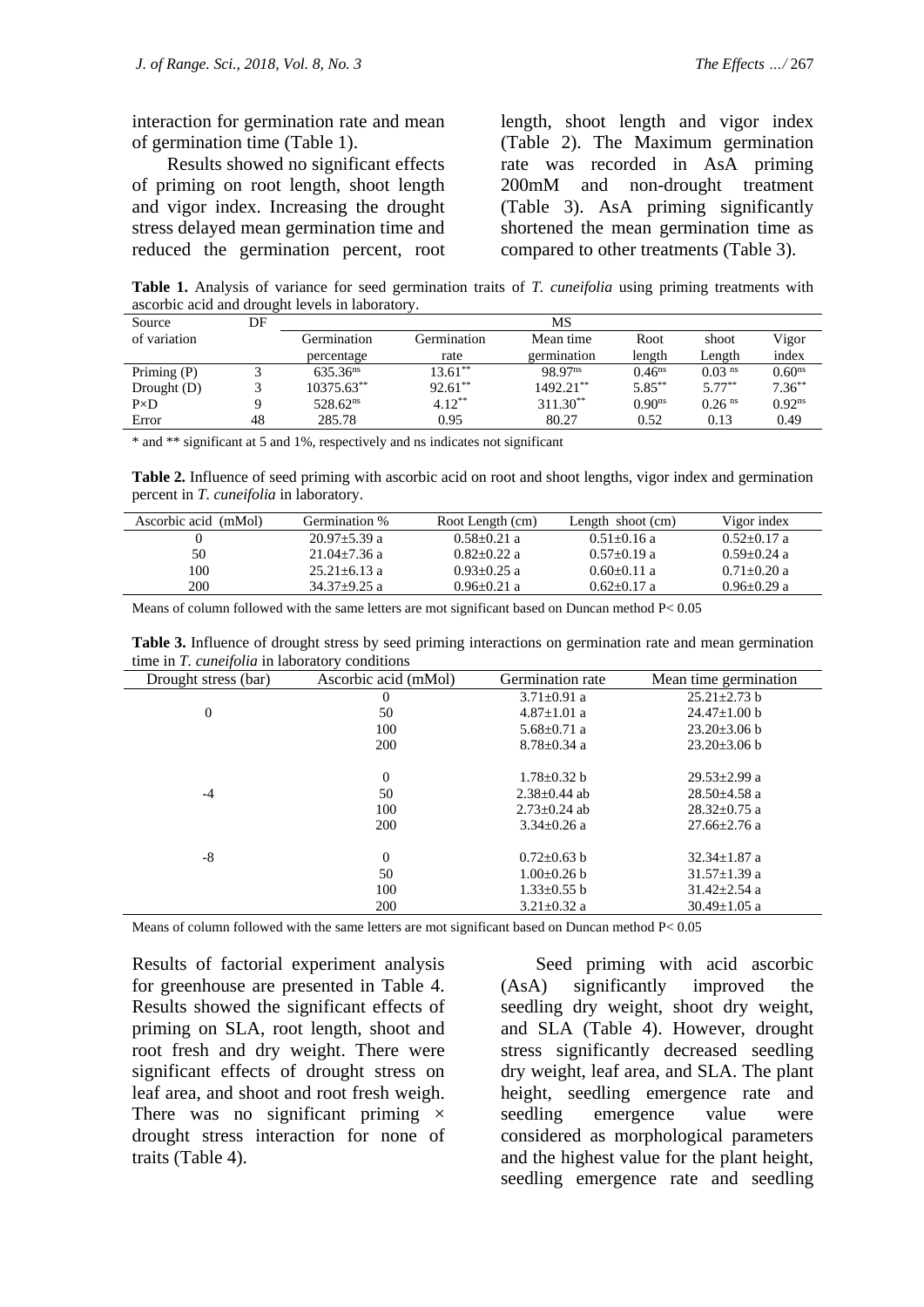emergence value belonged to 200mMol seed priming treatment with ascorbic acid (Table 5). In contrast, root length was increased under drought conditions (Table 6). The plant height, shoot weight, root weight, leaf area, and specific leaf area were considered as morphological parameters and the highest value for shoot and root biomass belonged to 3-day treatment and for root length, 12-day treatment showed the highest value (Table 7).

**Table 4.** Analysis of variance for morphological traits of *T. cuneifolia* species under priming treatments with ascorbic acid and drought levels in greenhouse condition

| Source       | DF | MS                    |                    |                     |                      |                    |                   |             |                    |                     |  |
|--------------|----|-----------------------|--------------------|---------------------|----------------------|--------------------|-------------------|-------------|--------------------|---------------------|--|
| of variation |    | Plant                 | Leaf               | Specific            | Leaf                 | Root               | Shoot             | Shoot       | Root               | Root                |  |
|              |    | height                | area               | Leaf                | number               | length             | Fresh             | drv         | fresh              | dry                 |  |
|              |    |                       |                    | area                |                      | weigh              | weigh             | weight      | weigh              | weight              |  |
| Priming(P)   |    | $5.94^{ns}$           | 3.20 <sup>ns</sup> | 591.8**             | 345.91 <sup>ns</sup> | $66.24***$         | $5.20**$          | $0.20**$    | $0.28***$          | $0.017*$            |  |
| Drought(D)   |    | $29.12^{ns}$          | $7.60**$           | 152.4 <sup>ns</sup> | 338.53 <sup>ns</sup> | $3.62^{ns}$        | $6.00**$          | $0.05^{ns}$ | $0.16***$          | 0.003 <sup>ns</sup> |  |
| $P\times D$  | Q  | $16.85$ <sup>ns</sup> | $0.87^{ns}$        | $189.6^{ns}$        | 50.79 <sup>ns</sup>  | 4.09 <sup>ns</sup> | .32 <sup>ns</sup> | $0.02^{ns}$ | 0.04 <sup>ns</sup> | $0.005^{ns}$        |  |
| Error        | 64 | 24.13                 | l.58               | 106.40              | 201.06               | 10.98              | 1.46              | 0.05        | 0.02               | 0.005               |  |
|              |    |                       |                    |                     |                      |                    |                   |             |                    |                     |  |

\* and \*\* significant at 5 and 1%, respectively and ns indicates not significant

**Table 5.** Effect of seed priming with ascorbic acid on seedling emergence rate and seedling emergence germination percentage in *T. cuneifolia* species

| Ascorbic acid | Seedling emergence rate | Seedling emergence | Plant height      |
|---------------|-------------------------|--------------------|-------------------|
| (mMol)        | (number / day)          | Value (%)          | (cm)              |
|               | $3.04 + 0.24$ b         | $13.15 \pm 1.09$ b | $7.04 \pm 0.39$ b |
| 50            | 3.16 $\pm$ 0.35 b       | $13.66 \pm 1.44$ b | $7.12 \pm 0.56$ b |
| 100           | $3.27 \pm 0.37$ b       | $14.00 \pm 1.27$ b | $7.17 \pm 0.68$ b |
| 200           | $3.98 \pm 0.41$ a       | 14.83+1.55 a       | $7.32 \pm 0.60$ a |
|               |                         |                    |                   |

Means of column followed with the same letters are mot significant based on Duncan method P< 0.05

| Table 6. Influence of seed priming with ascorbic acid on root and shoot length seedling, leaf area and |  |  |  |  |
|--------------------------------------------------------------------------------------------------------|--|--|--|--|
| specific leaf area of T. cuneifolia in greenhouse condition                                            |  |  |  |  |

| Ascorbic | Plant           | Leaf              | Specific         | Leaf            | Root             | <b>Shoot</b>     | Shoot dry        | Root fresh        | Root dry         |  |
|----------|-----------------|-------------------|------------------|-----------------|------------------|------------------|------------------|-------------------|------------------|--|
| acid     | height          | area              | leaf area        | number          | length           | Fresh            | weight           | weight            | Weight           |  |
| (mMol)   | (cm)            | $\text{cm}^2$     | $\rm (cm^2/g)$   |                 | (cm)             | weight $(g)$     | (g)              | (g)               | (g)              |  |
| $\Omega$ | $19.3 \pm 1.0a$ | $2.9 + 0.27$      | $18.3 \pm 2.4 b$ | $20.4 \pm 2.1a$ | $7.8 \pm 0.70a$  | $0.96 \pm 0.15b$ | $0.15 \pm 0.02b$ | $0.06 \pm 0.01$   | $0.01 + 0.01c$   |  |
| 50       | $19.8 \pm 1.0a$ | $3.5 \pm 0.30$ ab | $20.2 + 2.4$ h   | $20.4 \pm 2.1a$ | $5.5+0.54h$      | 1.93±0.39a       | $0.31 \pm 0.04a$ | $0.13 \pm 0.03 b$ | $0.02+0.01$ bc   |  |
| 100      | $20.2 \pm 1.3a$ | $3.7+0.32ab$      | $21.2 + 2.2h$    | $26.9 + 2.7a$   | $5.4 \pm 0.79$ b | l.96+0.26a       | $0.32 \pm 0.06a$ | $0.26 \pm 0.05a$  | $0.06 + 0.01$ ab |  |
| 200      | $21.4 \pm 0.8a$ | $3.8 \pm 0.26a$   | $30.5 \pm 2.5a$  | $29.4 \pm 3.8a$ | $3.3 \pm 0.73 b$ | $2.05 \pm 0.26a$ | $0.39 \pm 0.05a$ | $0.32 \pm 0.05a$  | $0.07 + 0.02a$   |  |
|          |                 |                   |                  |                 |                  |                  |                  |                   |                  |  |

Means of column followed with the same letters are mot significant based on Duncan method P< 0.05

| <b>Table 7.</b> Effect of drought stress on morphological traits of <i>T. cuneifolia</i> in greenhouse condition |  |  |
|------------------------------------------------------------------------------------------------------------------|--|--|
|------------------------------------------------------------------------------------------------------------------|--|--|

| Watering      | Plant            | Leaf              | Specific        | Leaf            | Root              | Shoot            | Shoot dry      | Root fresh       | Root dry         |
|---------------|------------------|-------------------|-----------------|-----------------|-------------------|------------------|----------------|------------------|------------------|
| period        | height           | area              | leaf area       | number          | Length            | Fresh            | weight         | weight           | Weight           |
| (days)        | (cm)             | $\text{cm}^2$     | $\rm (cm^2/g)$  |                 | (c <sub>m</sub> ) | weight $(g)$     | (g)            | (g)              | (g)              |
| $\mathcal{R}$ | $21.1 \pm 1.1a$  | $4.35 \pm 0.28a$  | $26.4 \pm 2.6a$ | $32.6 \pm 3.3a$ | $4.95 \pm 0.71a$  | $2.52 \pm 0.32a$ | $0.37+0.05a$   | $0.32 \pm 0.05a$ | $0.05 \pm 0.01a$ |
| 6             | $20.9 + 0.98a$   | $3.70+0.29ab$     | $22.4 + 3.1a$   | $24.7 + 3.2a$   | $5.69 + 0.77a$    | $1.59 + 0.29h$   | $0.28 + 0.06a$ | $0.17+0.04h$     | $0.05 + 0.02a$   |
| 9             | $20.3 \pm 1.2a$  | $3.07+0.29h$      | $21.6 + 2.4a$   | $24.6 + 2.9a$   | $5.70 + 0.80a$    | $1.50 + 0.29$ b  | $0.27 + 0.05a$ | $0.17+0.04h$     | $0.03 + 0.01a$   |
| 12            | $18.5 \pm 0.86a$ | $3.05 \pm 0.23 b$ | $19.8 \pm 1.9a$ | $23.9 + 2.6a$   | $5.93 \pm 0.83a$  | $1.28 \pm 0.19b$ | $0.25 + 0.05a$ | $0.11 + 0.02h$   | $0.03 + 0.01a$   |

Means of column followed with the same letters are mot significant based on Duncan method P< 0.05

#### **Discussion**

This study investigated whether seed priming with AsA can improve drought resistance germination rate in *T. cuneifolia*. Drought caused the decreased seedling dry weight, shoot length and germination percent in *T. cuneifolia* in limited water availability during the imbibition phase of germination and it is

the primary reason for delayed and erratic stand establishment (Murillo-Amador *et al.*, 2002). Our findings of maximum germination rate in seeds primed with AsA are supported by the findings of Akhondi *et al*. (2004), Mukherjee *et al*. (2010), Dianati Tilaki *et al*. (2010), and Dianati Tilaki *et al*. (2009) who also observed that priming of plant seeds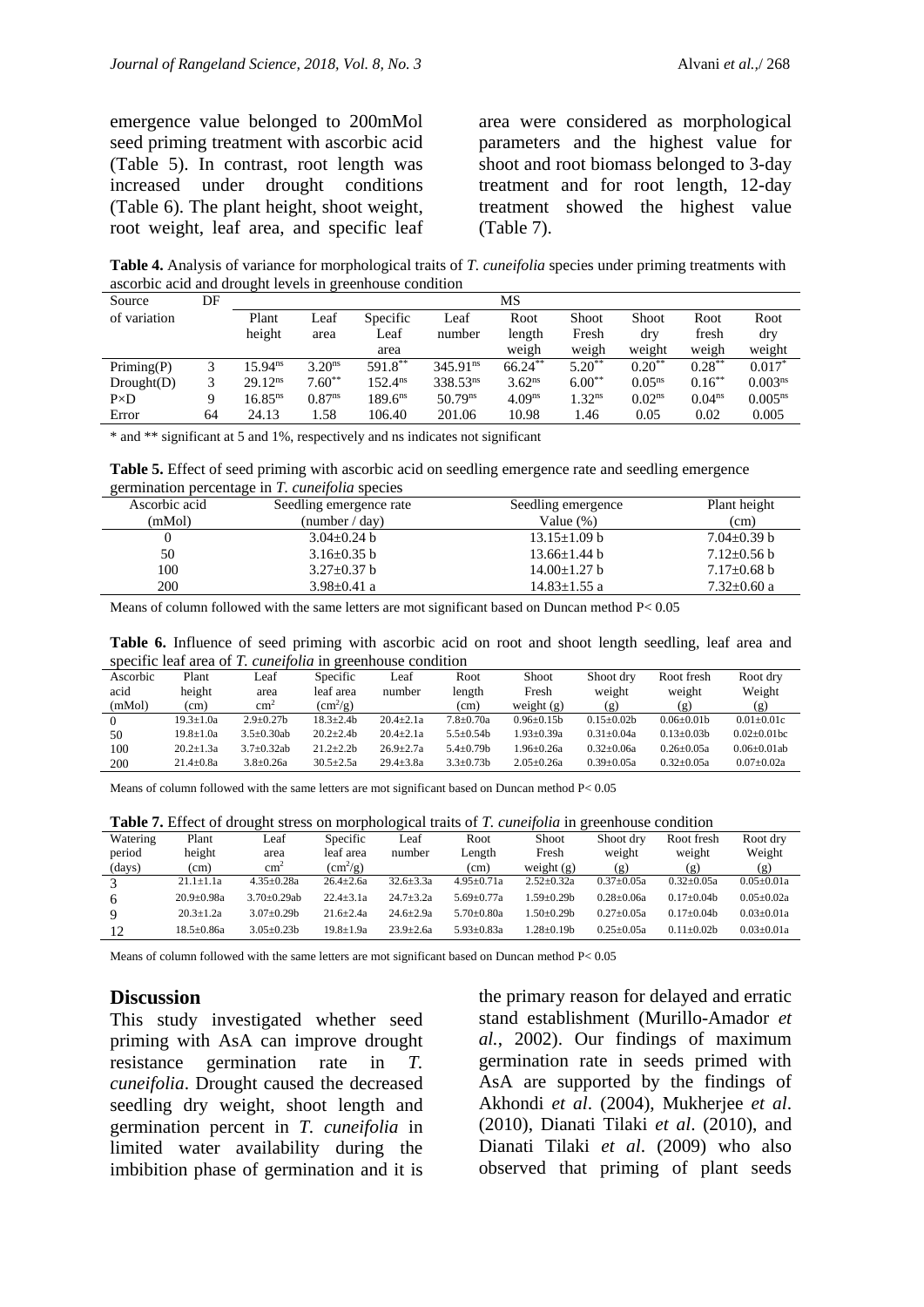improved vigor more than control. Seed germination was reduced under salt and drought stress conditions due to physiological injuries under such conditions and these stressed seeds are desiccation sensitive (Demir Kaya *et al.,* 2006; Wiebe and Tiesses, 1979). Results showed that mean germination time was increased with increasing the drought stress. Masoumi Zavariyan *et al.* (2015) stated that increasing drought stress reduced water absorption by seeds, the time required for water absorption increases and the resulting delayed germination process occurs. Sadat Noori *et al*. (2015) and Dianati Tilaki *et al*. (2009) also observed that drought stress increased mean germination time more than control. Results showed that seed priming with AsA improved the Leaf area, and shoot fresh and dry weight. Bahreininejad *et al.* (2013) obtained similar results to our results.

In many rain fed areas, germination and subsequent seedling growth can be inhibited by adverse conditions in the field. Priming is helpful in reducing the risk of poor stand establishment under a wide range of environmental conditions. Our findings revealed that seed priming with acid ascorbic (AsA) is a simple and useful technique for enhancing seedling emergence rate. These effects can improve seedling establishment and field performance of this important food legume. In this study, priming with AsA improved the seed germination rate and some morphological traits in seedling of *T. cuneifolia*.

# **References**

- Abdul-Baki, A.A., Anderson, J.D., 1973. Vigor determination in soybean seed by multiple criteria. Crop Sci. 13, 630-633.
- Akhondi, M., Safarnejhad, A., Lahoti, M., 2004. Indices morphology of genotypes of (*Medicago sativa)* against drought stress, Pajouhesh & sazandegi, 62(1): 51-57,(In Persian).
- Arias, D., Calvo-Alvarodo, J., Dohrenbusch, A., 2007. Calibration of LAI -2000 to Estimate

Leaf Area Index and Assessment of its Relationship with stand productivity in six Native and Introduced tree species in costarica, Forest Ecology and management, 247(1-3): 185-193.

- Ashraf M., Foolad M. R., 2005. Pre-Sowing Seed Treatment-A Shotgun Approach to Improve Germination Plant Growth and Crop Yield under Saline and None-Saline Conditions, Advances in Agronomy, 88(1): 223-271.
- Bahreininejad B., Razmjoo J., Mirza M., 2013. Influence of water stress on morphophysiological and phytochemical traits in *Thymus daenensis*, International Journal of Plant Production, 7(1):151-166.
- Beltagi M. S., 2008. Exogenous ascorbic acid (vitamin C) induced anabolic changes for salt tolerance in chick pea (*Cicer arietinum L*.) plants, African Journal of Plant Science, 2(10): 118-123.
- Bradford KJ. 1986. Manipulation of seed water relation via osmotic priming to improve germination under stress conditions. Hort Sci 21: 1105-1112.
- Cantliffe, D.J. 2003. Seed Enhancements. Acta Horticulturae 607: 53-59.
- Demir Kaya, M., Okcu, G., Atak, M., Cikili, Y., Kolsarici, O., 2006. Seed treatments to overcome salt and drought stress during germination in sunflower (*Helianthus annuus* L.). Europ. Jour. Agronomy. 24, 291-295.
- Demir, I., Mavi, K., 2004.The effect of priming on seedling emergence of differentially matured watermelon (*Citrullus lanatus* (Thunb.) Matsum and Nakai) seeds. Scientia Horticulture. 102, 467-473.
- Dianati Tilaki, Gh. A., Shakarami, B., Tabari, M. 2011. Alleviation of salinity stress on the germination and early growth of three fescue species with seed priming treatments, Propagation of Ornamental Plants, 11(2): 102- 108.
- Dianati Tilaki, G. A., Behtari, B., Alizadeh, M. A., Ashraf, A., 2010. Effect of Seed Priming on Germination and Seedling Growth of *Festuca Arundinacea* Schreb and *Agropyron Desertorum* (Fisch. ex link) JA Schultes, Povolzhskiy Journal of Ecology, 26(3): 323- 330.
- Dianati Tilaki, G. A., Behtari, B., 2009. Effect of salt and water stress on the germination of alfalfa (*Medicago sativa L.*) seed, Povolzhskiy Journal of Ecology, 2(1): 158-164.
- Farooq, M., Wahid, A., Kobayashi, N., Fujita, D., Basra, S.M. 2009. Plant drought stress: effects, mechanisms and management. Agronomy Sustainable Development, 29: 185–212.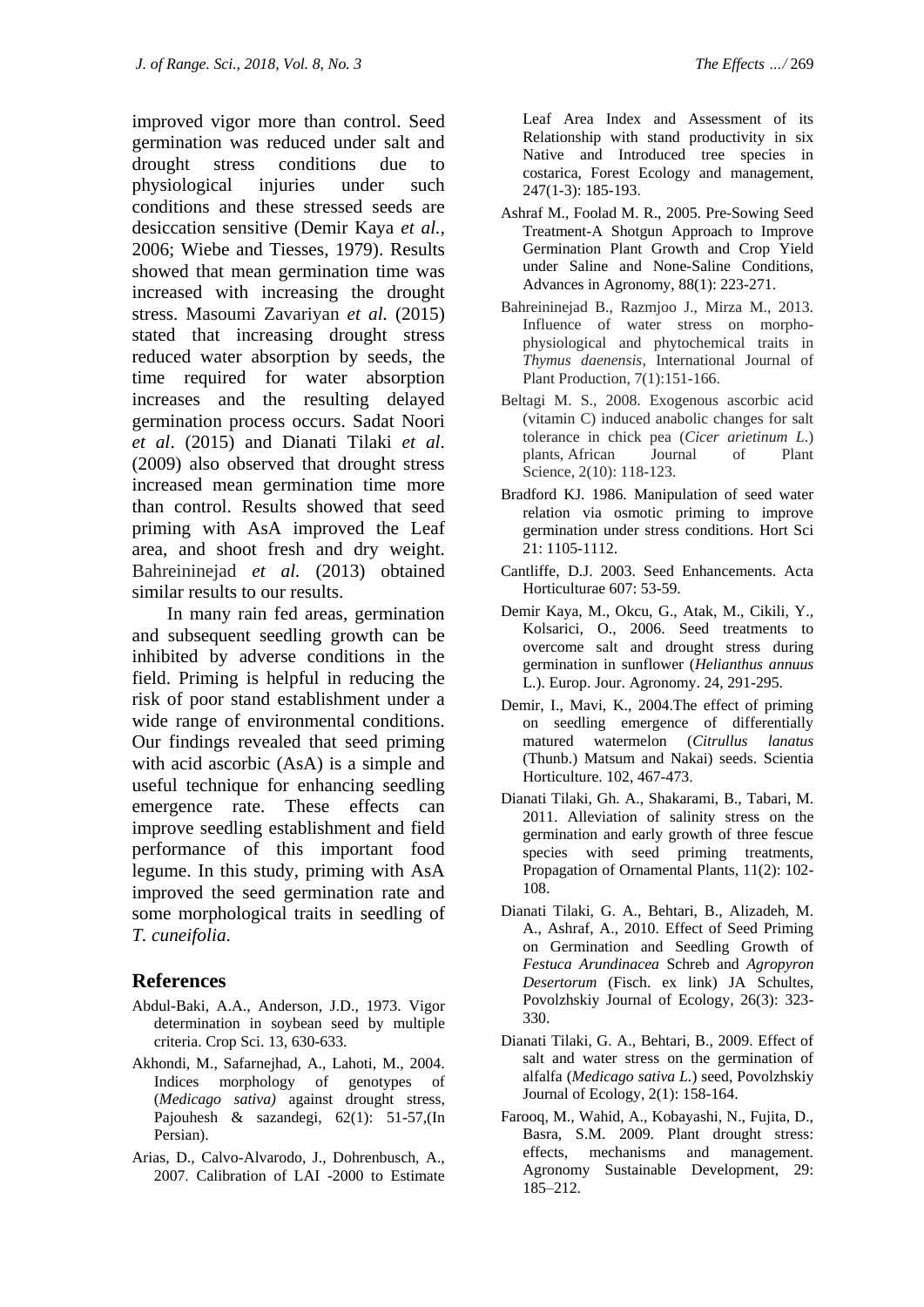- Gairola, K.C., Nautiyal, A.R., Dwivedi, A.K. 2011. Effect of Temperatures and Germination Media on Seed Germination of Jatropha curcas Linn, Advances in Bioresearch, 2(2): 66-71.
- Hoekstra, F.A., Golovina, E.A., Hemminga, E.A. 1999, Imbibitional leakage from anhydrobiotes revisited, Plant Cell and Environment, 22(9): 1043-1175.
- ISTA., 2003. International Seed Testing Association. ISTA Handbook on Seedling Evaluation. 3rd ed. Bassersdorf, Switzerland.
- Masoumi Zavariyan, A., Yousefi Rad,M., Asghari*,* M., 2015. Effect of seed priming with kinetin on germination indices and proline activity of *Silybum marianum* L. under drought stress conditions, International Journal of Life Sciences,.9(1): 23-28.
- Mohammadi, K., Moghadam, A. K., Aghaalikhani, M., & Vaziri, M. 2014. Effect of Hydro-priming and Priming with Ascorbic and Salicylic Acid on Germination Traits of *Dracocephalum moldavica* L. Varieties, Journal of Essential Oil Bearing Plants, 17(5): 936-943.
- Mukherjee, M., Larrimore, K. E., Ahmed, N. J., Bedick, T. S., Barghouthi, N. T., Traw, M. B., Barth, C., 2010. Ascorbic acid deficiency in arabidopsis induces constitutive priming that is dependent on hydrogen peroxide, salicylic acid, and the NPR1 Gene, The American Phytopathological Society, 23(3): 340–351.
- Murillo‐Amador, B., López‐Aguilar, R., Kaya, C., Larrinaga‐Mayoral, J., Flores‐Hernández, A., 2002. Comparative effects of NaCl and polyethylene glycol on germination, emergence and seedling growth of cowpea, Journal of Agronomy and Crop Science, 188(4): 235-247.
- Naik, V.N., 1998. Flora of Marathwada (Ranunculaceae to Convolvulaceae). Amrut Prakashan, Aurangabad, India.
- Nonami, H., 1998: Plant water relations and control of cell elongation at low water

potentials. Journal of Plant Research 111: 373–382.

- Passam, H.C. and Kakouriotis D. 1994. The effects of osmo-conditioning on the germination, emergence and early plant growth of cucumber under saline conditions. *Scientia Horticulturae*, 57: 23-240.
- Powell, A.A., L.J. Yule, H.C. Jingh and P.C. Groots. 2000. The influence of aerated hydration seed treatment on seed longevity as assessed by the viability equation. Journal of Experimental Botany 51: 2031-2043.
- Sadat noori, A., Khalaj, H., Shiranirad, A. H., Alahdadi, I., Akbari, GH. A., Labafi Hasan Abadi, M. R., 2015. Investigation of seed vigour and germination of canola cultivars under less irrigation in padding stage and after it, Pakistan Journal of Biological Science, 10(7): 2880-2884.
- Schonfeld, M.A., Johnson, R.C., Carver, B.F.,.Mornhinweg, D.W., 1988. Water relations in winter wheat as drought resistance indicator. Crop Science, 28: 526–531.
- Senaratna, T., D. Touchell, E. Bumm and K. Sixon. 2000. Acetyl salicylic and salicylic acid induced multiple stress tolerance in bean and tomato plants. Plant Growth Regulation 30: 157-161.
- Stadler, M., Dagne, E., Anke, H., 1994. Nematicidal activity of two phytoalexins from Taverniera abyssynica. Planta Med. 60 (6), 550-552.
- Taiz, L., Zeiger, E., 2010: Plant Physiology, 5<sup>th</sup> ed. Sinauer Associates Inc Publishers, Sunderland, MA, USA.
- Taylor, A.G., P.S. Allen, M.A. Bennett, K.J. Bradford, J.S. Burris and M.K. Misra. 1998. Seed enhancement. Seed Science Research 8: 245-256.
- Wiebe, H.J. and H. Tiesses. 1979. Effects of different seed treatments on embryo growth and emergence of carrot seeds. Gartenbauwissenschaft 44: 280-286.